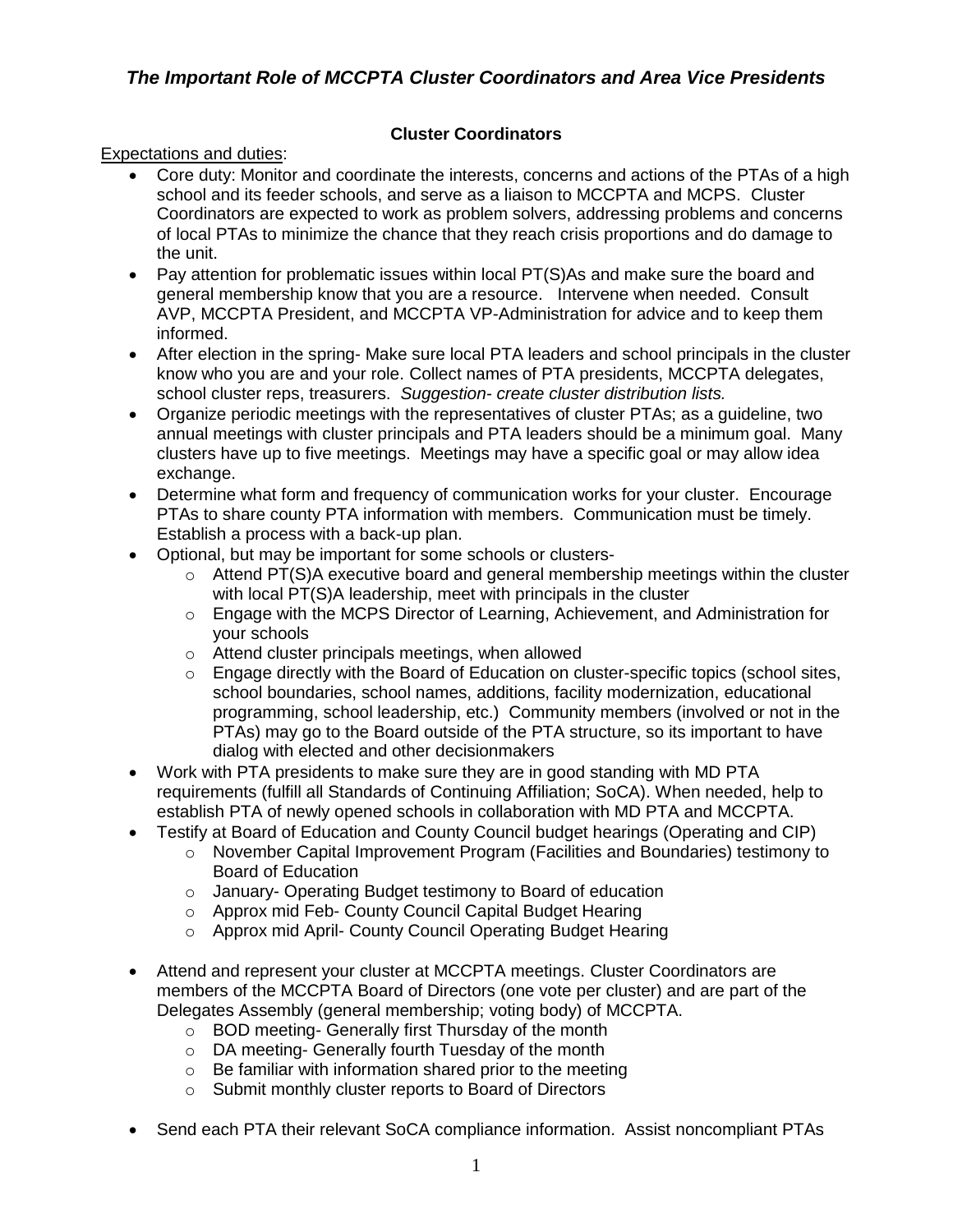- Encourage PT(S)A leaders to take advantage of training opportunities and MCCPTA programs and workshops throughout the year
- Organize Cluster-Board of Education meetings, if your cluster is scheduled for the meeting during the school year (every four years). MCCPTA will provide guidance.
	- o Work with BOE staff on agenda,
	- o Organize with local PTAs on format, questions, and logistics
	- o Follow-up with BOE on remaining questions from community
- Organize and encourage cluster interactions with elected officials
- Attend legislative events, including MCCPTA-sponsored events and the annual MD PTA Night in Annapolis
- Make sure PT(S)As are aware of and follow the appropriate nominating committee and election process
- Annually, by March 15, submit to the MCCPTA Nominating Committee the names of any persons approved by the cluster for the position of Cluster Coordinator for the next school year
- Be familiar with PTA policies and procedures
- Be familiar with MCPS policies and procedures, which are available in each school and usually on the MCPS web site. Become familiar with the organization and functions of MCPS.

| The topics may change, based on priorities in the cluster, MCCPTA, and MCPS |              |                                                                                     |
|-----------------------------------------------------------------------------|--------------|-------------------------------------------------------------------------------------|
| MEETING NO.                                                                 | <b>MONTH</b> | <b>PURPOSE</b>                                                                      |
|                                                                             | October      | • Introductions                                                                     |
|                                                                             |              | • Set cluster CIP priorities                                                        |
|                                                                             |              | • Review MCCPTA CIP position paper                                                  |
|                                                                             |              | Gather information for CIP testimony for BoE                                        |
|                                                                             |              | • Representatives report issues and activities of interest to the cluster           |
| 2                                                                           | November     | • Set cluster Operating Budget priorities                                           |
|                                                                             |              | • Review MCCPTA Operating Budget position paper                                     |
|                                                                             |              | • Gather information for Operating Budget testimony for BoE                         |
|                                                                             |              | • Representatives report issues and activities of interest to the cluster           |
| 3                                                                           | January      | • Review cluster CIP priorities                                                     |
|                                                                             |              | • Gather information for CIP testimony to County Council (CC)                       |
|                                                                             |              | • Elect Cluster Coordinators for next school year                                   |
|                                                                             |              | • Representatives report issues and activities of interest to the cluster           |
| 4                                                                           | March        | • Review cluster Operating Budget priorities                                        |
|                                                                             |              | Gather information for Operating Budget testimony to CC                             |
|                                                                             |              | • Representatives report issues and activities of interest to the cluster           |
| 5                                                                           | May          | • Gather inputs from each school in CIP needs (MCPS provides<br>templates in April) |
|                                                                             |              | • Representatives report issues and activities of interest to the cluster           |
|                                                                             |              | • Introduce newly elected Cluster Coordinators to the members                       |

## **Sample list of Cluster Meeting Topics (Adapted from Walter Johnson CC Handbook)**  $\sim$  priorities in the cluster, MCCDTA, and MCDC